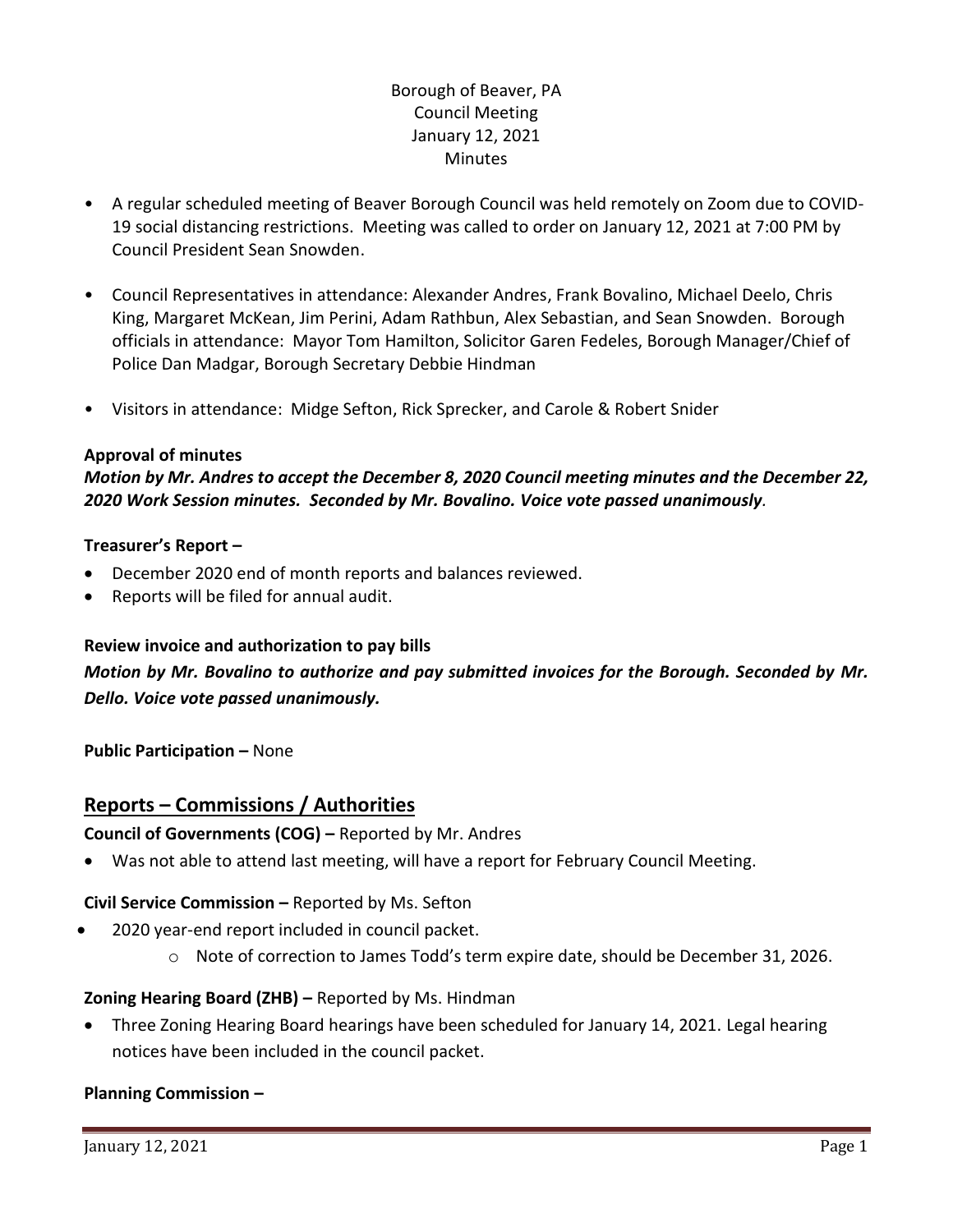- December 2020 minutes included in council packet.
- Mr. Snowden It was recommended by the Planning Commission to create an ordinance regarding farm animals. Reached out to the Borough Solicitor with concerns of listing all types of farm animals. Solicitor Fedeles recommended that the Nuisance Ordinance would apply if there was an issue reported.
	- Ms. McKean Believes that there are laws that regulate the amount of land needed when owning large farm animals – could check with the Humane Society.
	- Mr. Bovalino Property would need to be zoned to allow farm animals/agriculture to ensure animals were living in appropriate conditions.
	- Mr. Sebastian An ordinance has been passed addressing chickens, foul smell, etc. a few years ago, would this ordinance apply?
		- Mr. Deelo This ordinance would not apply. While writing this ordinance, Council had a difficult time articulating which specific animals would be included.
	- Solicitor Fedeles There has not been a large inquiry from residents for farm animals in town. At this point, it is not a large problem. If it does become a problem, the existing Nuisance Ordinance could be applied.
	- Mr. Snowden Recommends that Council follow the Solicitor's guidance on the issue.

# **Tree Commission –** No report

## **Code Enforcement Officer Report –**

• December 2020 report from Code Enforcement Officer enclosed in council packet.

# **Historic Architectural Review Board (HARB) –** No report

# **Municipal Authority –** Reported by Mr. Deelo

- Reviewed December 16, 2020 meeting minutes and 2020 year-end report included in council packet.
	- Disinfectant system will be changed during the first quarter of this year from chlorine gas to sodium hypochlorite.
	- Carnegie Mellon will be installing air monitor to track air quality to be completed during the first quarter of this year.
- Municipal Authority Engineer mid-November 2020 through mid-December 2020 report enclosed in packet.

# **Council Committee Reports**

# **Public Safety / Code Enforcement –** No report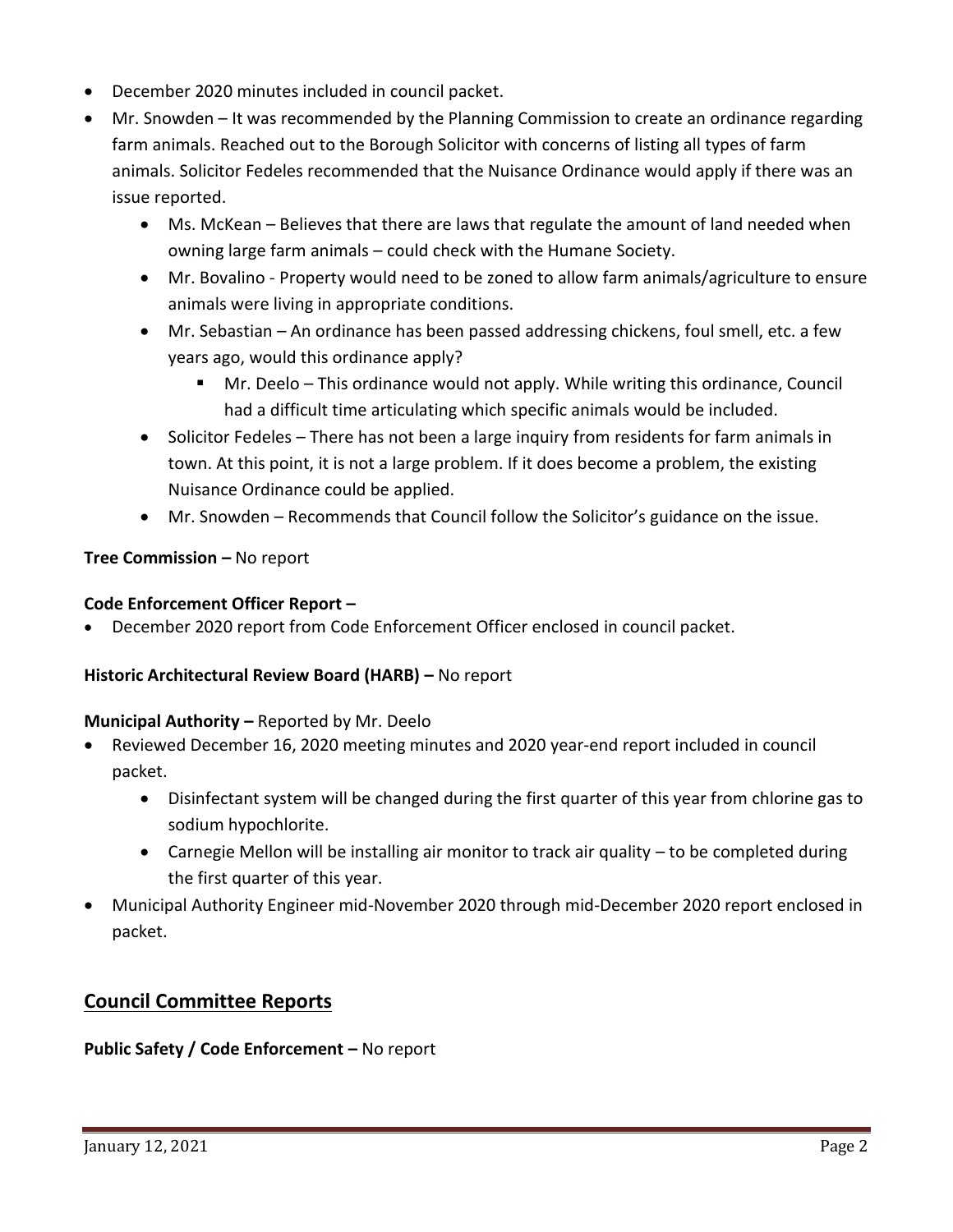## **Finance** – Reported by Mr. Perini

• Reviewed 2020 end of year report

#### **Highways –**

• Members from the Borough will have a walkthrough with Columbia Gas on Friday, January 22, 2021 to look at all potential 2021 projects.

## **General Government –** No report

#### **Recreation –** Reported by Ms. McKean

- Discussed meeting held at Water Reservoir and is waiting on a report on how to move forward with a cash match grant to preserve. Grant will need to be submitted by the beginning of March 2021.
	- o Discussed potential work to be done and historical sign.
	- o Will continue to keep Council informed.

# **Reports**

## **Manager's/Police Report –** Reported by Mr. Madgar

- Reviewed Borough Manager report provided in council packet.
- December 2020 Rental Registration 0 registered, 27 inspections, 3 re-inspections
- 2020 Rental Registration 639 registered, 187 inspections, 142 re-inspections
- Mr. Sebastian asked if an ordinance could be made to restrict Section 8 housing from being located in Beaver.
	- o Solicitor Fedeles The Borough is not able to write this type of ordinance.
- Pool virtual presentation has been recorded, once ready it will be released to the public to view. Any questions regarding the presentation can be submitted to the borough.
- Staffing updates
- Had conference call with Columbia Gas representative on January 7, 2021 and discussed 2021 projects.
- Non-unform CBA meeting to be scheduled will continue to keep Council updated.
- Awaiting the DEP agreement of \$101,250 (leaf machine and recycling bins) for the DEP 902 Recycling Grant.
- Discussed creating a recycling site behind the sewage plant to replace the area by pavilion.
- Provided list of employees to receive COVID-19 vaccination, no date of vaccination is currently available but expecting the near future.
- Ms. King asked if the overfilled trash bins could have locks placed on them and leaves picked up along Third Street.
- Mr. Andres complimented the Highway Department for the snow removal on Christmas Day. Also asked that accumulated sand on sidewalks (by memorial) be cleaned and if Borough could participate in ringing of bells to honor victims of COVID-19 on January 19, 2021.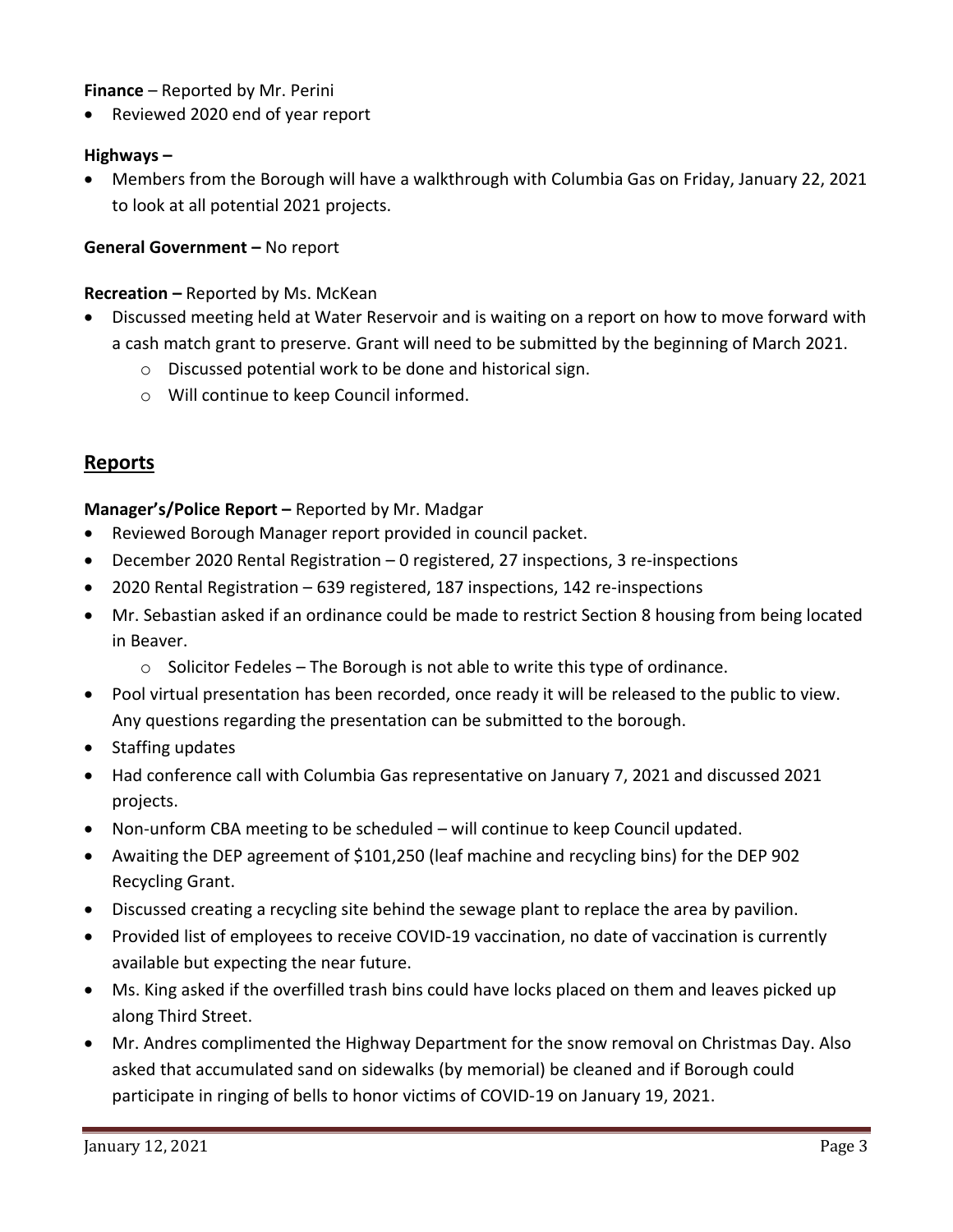- Ms. King asked if cars are permitted to cross the double yellow line on Third Street to park.
	- $\circ$  Mr. Madgar this has been looked into in the past but is difficult because signage would be required and it is not technically a U-turn when cars are parking. This is difficult to enforce.

# **President's Report –** Reported by Mr. Snowden

- Would like the Pool Committee to meet and recommend to Council a design by the end of February so finance options can be discussed. Money for the pool has not be set aside in the current budget.
- Discussed renovating the pavilion to generate revenue for the Borough.
- Ms. McKean asked for the status of creating a Recreation Committee.
	- o Mr. Snowden Council should be focusing on the pool at this time and there has already been a Pool Committee created. Suggested that the development and discussion of a Recreation Committee be postponed until more decisions on the pool have been made.
	- $\circ$  Mr. Bovalino agreed wait until more direction can be given to create a Recreation Committee.
- Asked if Committee meetings should be held again in replace of Work Session meetings.

## **Mayor Hamilton –**

- Discussed with Borough Engineer what the current ordinances require companies to do in regards to restoration of roads. As of now, companies are only required to restore what is removed. Council should consider a stronger ordinance of restoration for future road projects.
	- o Solicitor Fedeles This is nothing that Council needs to decide on now but should start to think about an ordinance that requires utility companies to pave the entire road once work is done rather than just a portion. Will look into other communities' ordinances and will update Council once more information is collected.

# **Fire Department** –

• Annual report distributed to Council members including number of calls responded to.

## **Emergency Management Coordinator –**

• Annual 2020 report included in Council packet

## **Borough Engineer and Borough Municipal Authority Engineer –**

- Borough Engineer December 2020 report included in packet.
- Municipal Authority Engineer mid-November 2020 through mid-December 2020 report included in packet.

# **Solicitor Report –** Reported by Solicitor Fedeles

• Along with the Borough Engineer and Mayor, met with company that inquired about installing a fiber optic line through the Borough. Further discussions are still needed regarding restoration issues and Borough is asking that the company post a bond to cover any other potential issues.